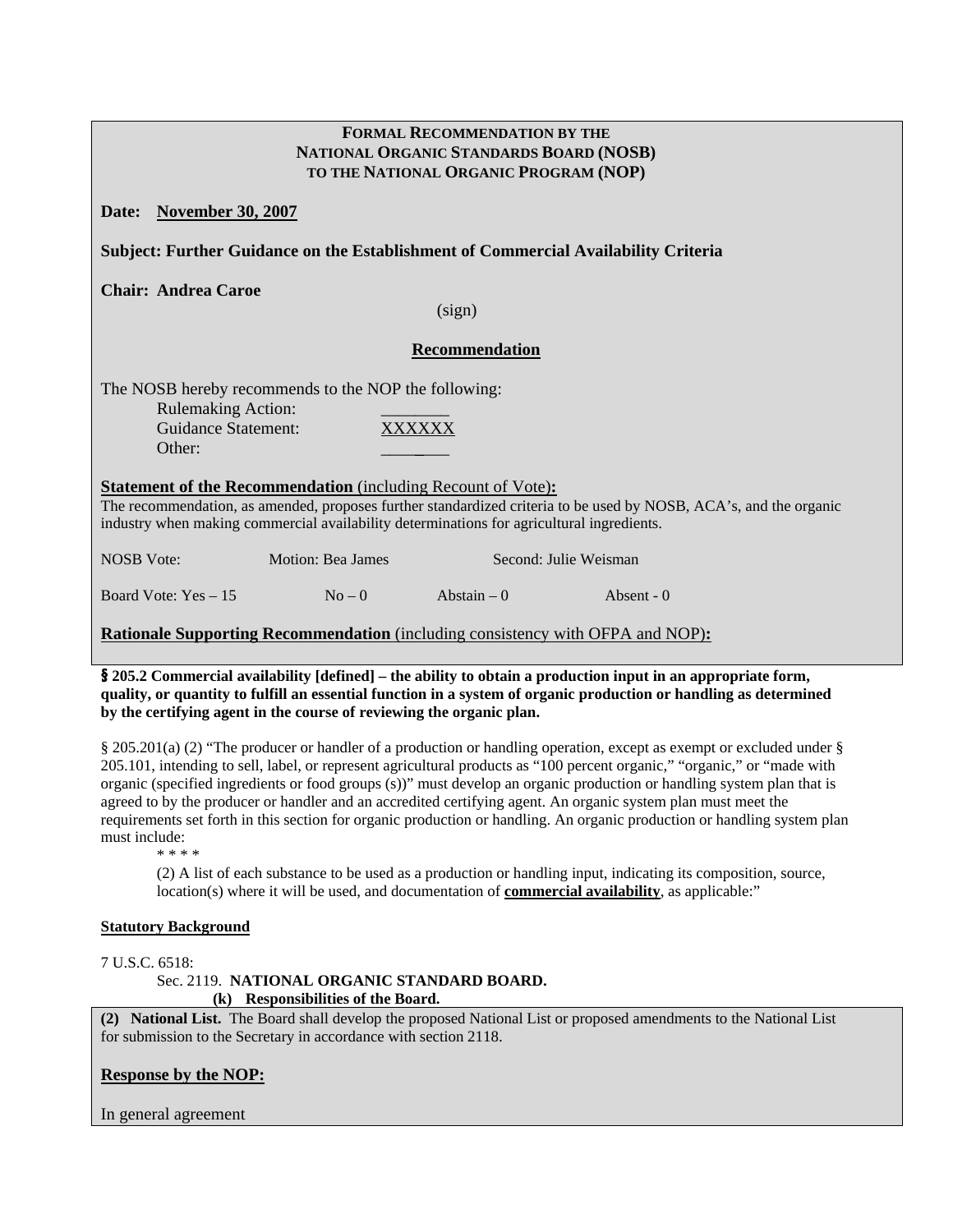## **National Organic Standards Board Certification and Accreditation Committee Further Guidance on the Establishment of Commercial Availability Criteria**

## **November 30th, 2007**

## **Introduction**

In light of the June 9, 2005 court final order and judgment arising from *Harvey v. Johanns*, the NOSB was asked to review petition procedures for adding materials to § 205.606 of the National List. On September 12, 2006 the Handling Committee submitted a recommendation to the NOP for the establishment of commercial availability criteria. Although the recommendation establishes the process for establishing commercial availability in the petitioning process, the NOSB is proposing broader clarifications to the terms of commercial availability for use by certifying agents, and the organic industry at large.

# **Background**

The ability for any person to petition to amend the National List is authorized by the OFPA (7 U.S.C. 6518(nl)) and the NOP regulations, in § 205.607 *Amending the National List*. This authorization provides that any person may petition the NOSB for the purpose of handling a substance evaluated by the NOSB recommendation to the Secretary for inclusion on, or removal from, the National List. The NOSB is authorized to review petitions under specified evaluation criteria in OFPA (7U.S.C. 6518(m)), and forward recommendations for amending the National List to the Secretary. Since the NOP regulation became effective in October 2002, several petitions to include synthetic or non-synthetic substances in their respective sections of the National List have been reviewed by the NOSB.

§ 205.606 states *"Only the following nonorganically produced agricultural products may be used as ingredients in or on processed products labeled as "organic," only in accordance with any restrictions specified in this section, and only when the product is not commercially available in organic form."* 

However, some producers, handlers, and certifiers may have misinterpreted § 205.606 to mean that any non-organic agricultural product which was determined by an accredited certifying agent to be not commercially available in organic form could be used in organic products, without being individually listed pursuant to the National List procedures.

In January 2005, the First Circuit decision in *Harvey v. Johanns* held that such a misinterpretation is contrary to the plain meaning of the OFPA and ordered that 7 CFR § 205.606 shall not be interpreted to create a blanket exemption to the National List requirements specified in §§6517 and 6518 of the OFPA (7 U.S.C. 6517-6518).

Consistent with the district court's final judgment and order, dated June 9, 2005, on July 1, 2005, the NOP published a notice regarding §205.606 (70 FR 38090), and on June 7, 2006, the NOP published a Final Rule revising § 205.606 to clarify that the section shall be interpreted to permit the use of a non-organically produced agricultural product only when the product has been listed in § 205.606 pursuant to National List procedures, and when an accredited certifying agent has determined that the organic form of the agricultural product is not commercially available (71 FR 32803).

USDA was ordered to notice the content of this Declaratory Judgment and Order within 30 days in the published Federal Register and on the NOP web site, and remove all conflicting references and notify its certifying agents of the same. USDA-NOP complied with a Federal Register notice published on July 1, 2005 and on its web site.

On January 18, 2007 the NOP released 7 CFR Part 205 (Docket No. AMS-TM-06-0223; TM-06-12) *Notice of Guidelines on Procedures for Submitting National List Petitions.* This Federal Register Notice provides guidance on who may submit petitions, what substances may be petitioned and the information that is required to be included within a submitted petition. Additionally, this notice establishes some new commercial availability evaluation criteria that will be applied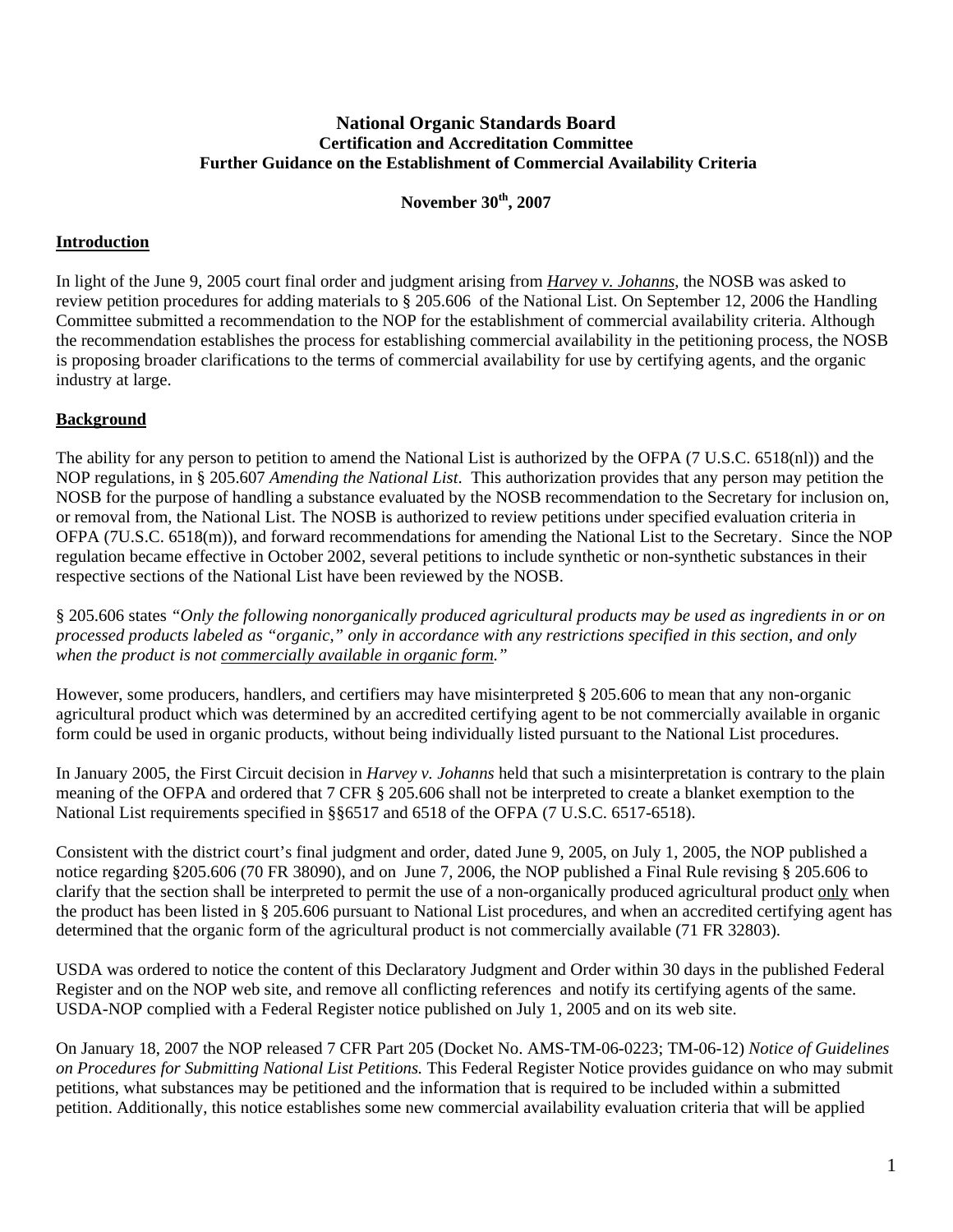during the petition review of non-organic agricultural substances for inclusion onto or removal from § 205.606 of the National List.

The Federal Register Notice was developed in collaboration with the NOP and based on the October 2006 NOSB recommendation on commercial availability which modified the information to be included in a petition to provide for the review of non-organic agricultural substances to be included onto § 205.606. Although the notice helped to clarify the information to be included for all types of petitions submitted to amend the National List, additional clarification on commercial availability is recommended for use by ACA's for the review of ingredients in specific organic system plans.

## **Regulatory Citations Background**

**§ 205.2 Commercial availability [defined] – the ability to obtain a production input in an appropriate form, quality, or quantity to fulfill an essential function in a system of organic production or handling as determined by the certifying agent in the course of reviewing the organic plan.** 

§ 205.201(a) (2) "The producer or handler of a production or handling operation, except as exempt or excluded under § 205.101, intending to sell, label, or represent agricultural products as "100 percent organic," "organic," or "made with organic (specified ingredients or food groups (s))" must develop an organic production or handling system plan that is agreed to by the producer or handler and an accredited certifying agent. An organic system plan must meet the requirements set forth in this section for organic production or handling. An organic production or handling system plan must include:

\* \* \* \*

(2) A list of each substance to be used as a production or handling input, indicating its composition, source, location(s) where it will be used, and documentation of **commercial availability**, as applicable:"

## **Statutory Background**

7 U.S.C. 6518:

## Sec. 2119. **NATIONAL ORGANIC STANDARD BOARD.**

**(k) Responsibilities of the Board.** 

(2) **National List.** The Board shall develop the proposed National List or proposed amendments to the National List for submission to the Secretary in accordance with section 2118.

## **Discussion**

The current petition procedures as required under § 205.606 and § 205.607 (b) for placing nonorganic agricultural substances or materials on the National List specifically as it relates to commercial availability are not adequate. As noted in the background portion of this document on January 18, 2007 the NOP released 7 CFR Part 205 (Docket No. AMS-TM-06-0223; TM-06-12) *Notice of Guidelines on Procedures for Submitting National List Petitions.* Although the Federal Register Notice gives further clarification on submitting information in a petition, further clarification is still needed for the industry at large. Evidence of this was revealed in the March 2007 NOSB meeting in which many petitions submitted for inclusion onto the National List were received by the NOP, but not all of these petitions were eligible for consideration. There were various reasons why many of the petitions did not contain sufficient information; including insufficient documentation of commercial availability.

The NOSB is recommending that the following additional guidance on commercial availability for use by the NOP to educate about and enforce the 606 review requirements of accredited certifying agents.

Additional consideration specifically on commercial availability of organic seed was considered in this guidance document. On March 21, 2001 the NOSB submitted response to questions on commercial availability of organic seed,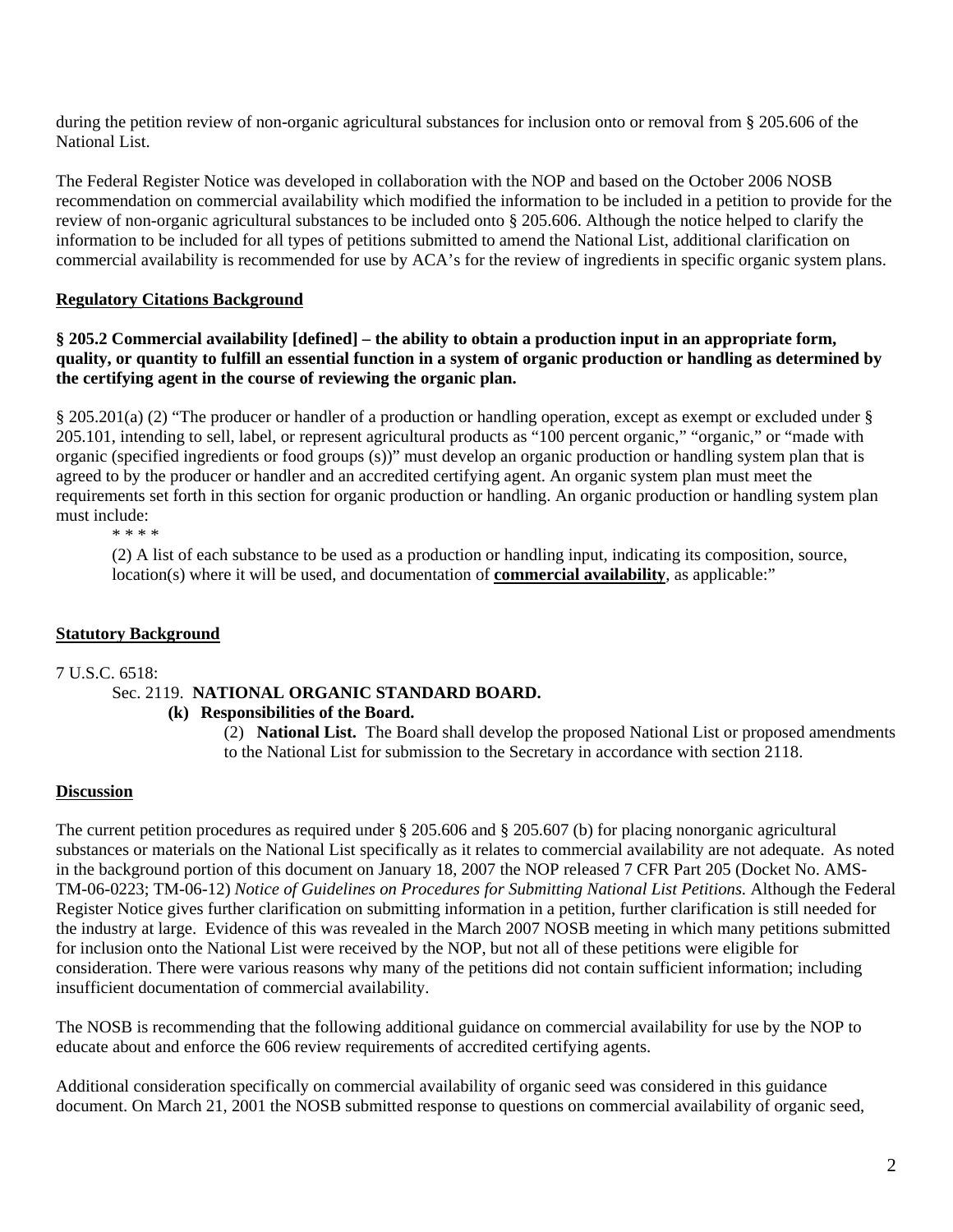then on August 17, 2005 the NOSB submitted a formal recommendation to the NOP on commercial availability of organic seed, and finally during the October 2006 NOSB meeting the Crops Committee submitted a formal response to the public comment concerning the recommendation from the August 2005 commercial availability recommendation of organic seed. Public commenters have submitted serious concerns about the inconsistent efforts to source and organic seed by certified organic farmers and that the verification efforts of accredited certifying agents are inconsistently applied. One commenter reported that only 10% of the seed used on certified organic farms is organic. Organic seed has poses a particular issue regarding the determination of commercial availability primarily because petition procedure for 606 are for agricultural ingredients used in handling and not for petitioning for the use of non-organic seed. There is no requirement that farmers petition the NOSB to review and recommend the listing of varieties of seeds as commercially unavailable as organic. Therefore, the NOSB recommends evaluation of the above listed documents in order to improve the ability to enforce 205.204 as well as collaboration between the certification and accreditation, crops and livestock committees to review the above documents on seed and determine the process for enforcement of commercial availability of organic seed with a goal to present a recommendation at the spring 2008 NOSB meeting

The following recommendation below proposes further standardized criteria to be used by NOSB, ACA's, and the organic industry when making commercial availability determinations for agricultural ingredients..

## Recommendation

## A. NOSB and NOP role in review of commercial availability

In support of an ACA's role for determining commercially availability of a material the NOSB recommends that the NOP:

Implement training procedures and process to ACA's for protocol on determining commercial availability. Training should include a review of NOP's current and any new courses of action for determining commercial availability, as well as review of procedures for proactive steps that the applicant or certified operator takes to generate the organic form of commercially unavailable organic ingredients and materials.

## B. ACA's role in determining commercial availability.

The ACA, in determining that an agricultural ingredient or material listed on § 205.606 is not commercially available in organic form, shall:

- 1. Evaluate the applicant or certified operator's documented claim that no organic substitutes of the ingredients or materials are commercially available in the form, quality, or quantity needed by the operation to fulfill the required function as appropriate to the operation. Documented claims should be accompanied by supporting evidence demonstrating that the organic forms of the ingredients or materials do not meet the functional requirements for the form, quality, quantity or equivalent variety necessary to the operation. Examples of such evidence include but are not limited to test data, market reports, third party research, reports on local growing season, and letters from suppliers. [**Note**: The global market is the universe of supply for agricultural ingredients – local market conditions are not sufficient criteria – aside from as described above.]
- 2. Validate that the applicant or operator has credible documentation that the ingredient or material is not commercially available in an organic form by reviewing available information that includes a list of all known sources of organic ingredients or materials. Documentation could include various detailed results (commensurate with known supply) of the applicants' efforts to contact credible sources of ingredients or materials and should also show the applicants effort to do such research with proper lead time. Examples of documentation would include dated letters stating ingredient or material, needed and the form, quantity and quality specifications required to fulfill availability, as well as follow up documentation from the addressee explaining the response to the request.